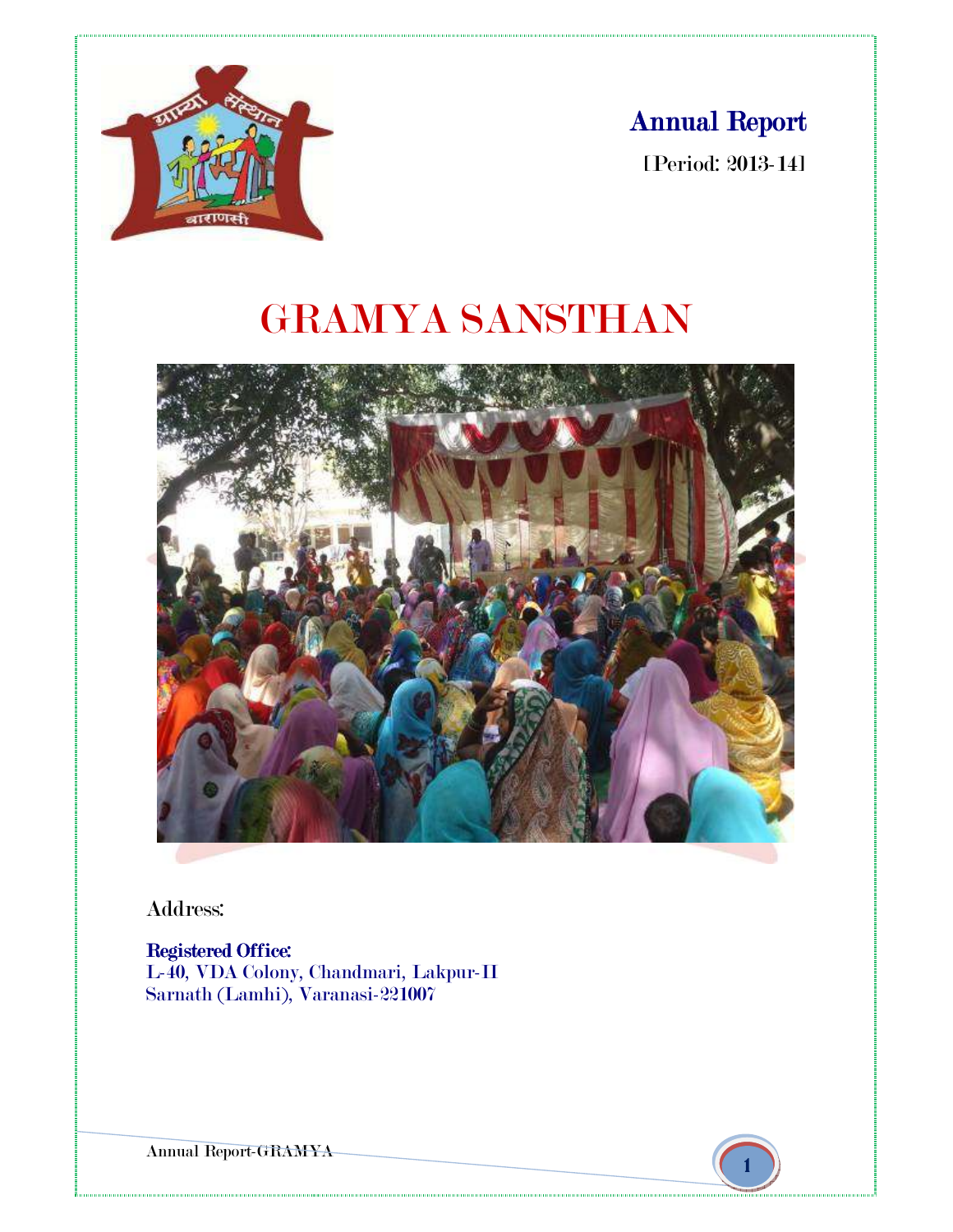#### ACKNOWLEDGEMENT

#### Dear Patron,

We are pleased to submit our Annual Report for the year 2013-14. Our organization i.e. Gramya Sansthan is working for the poor & marginalized community over the years by the support of different our respective donors, govt. stakeholders, target community people and organizational team members.

Over the years, we have been able to mark our presence amid the target community who is poor, socially excluded and marginalized community and need to pay due attentions to support them in their development process and their empowerment to overcome from their problems.

It has been our privilege that we are associated with the different like minded NGOs and big networks of U.P. and abroad and they have also supported to the great deal in many fronts e.g. technical guidance, advocacy efforts in raising the voices of the target community people and beneficiaries at the wider level.

At present, many issues are emerging into the life of common people and several factors are responsible for this. In many cases its leads to adverse effect upon the people for their economic development, availing the employable opportunities due to increase of capitalism, environmental degradation, scarcity of water, gaps between rich and poor, reluctance towards traditional and indigenous occupation and the like. This affect to the large no. of people and especially poor people come first who is the most vulnerable to survive themselves amid such challenging situations of modern era and globalization.

In the end, we are thankful to all our donors namely PACS-India, Govt. TDH Germany, Sankalp and Govt. department for their significant support in carrying out our interventions for the people of no avail and achieving our goals  $\&$  objectives for realizing the thoughts into the reality to some extent.

Thanks

Bindu Singh Secretary-Gramya Sansthan Varanasi-U.P.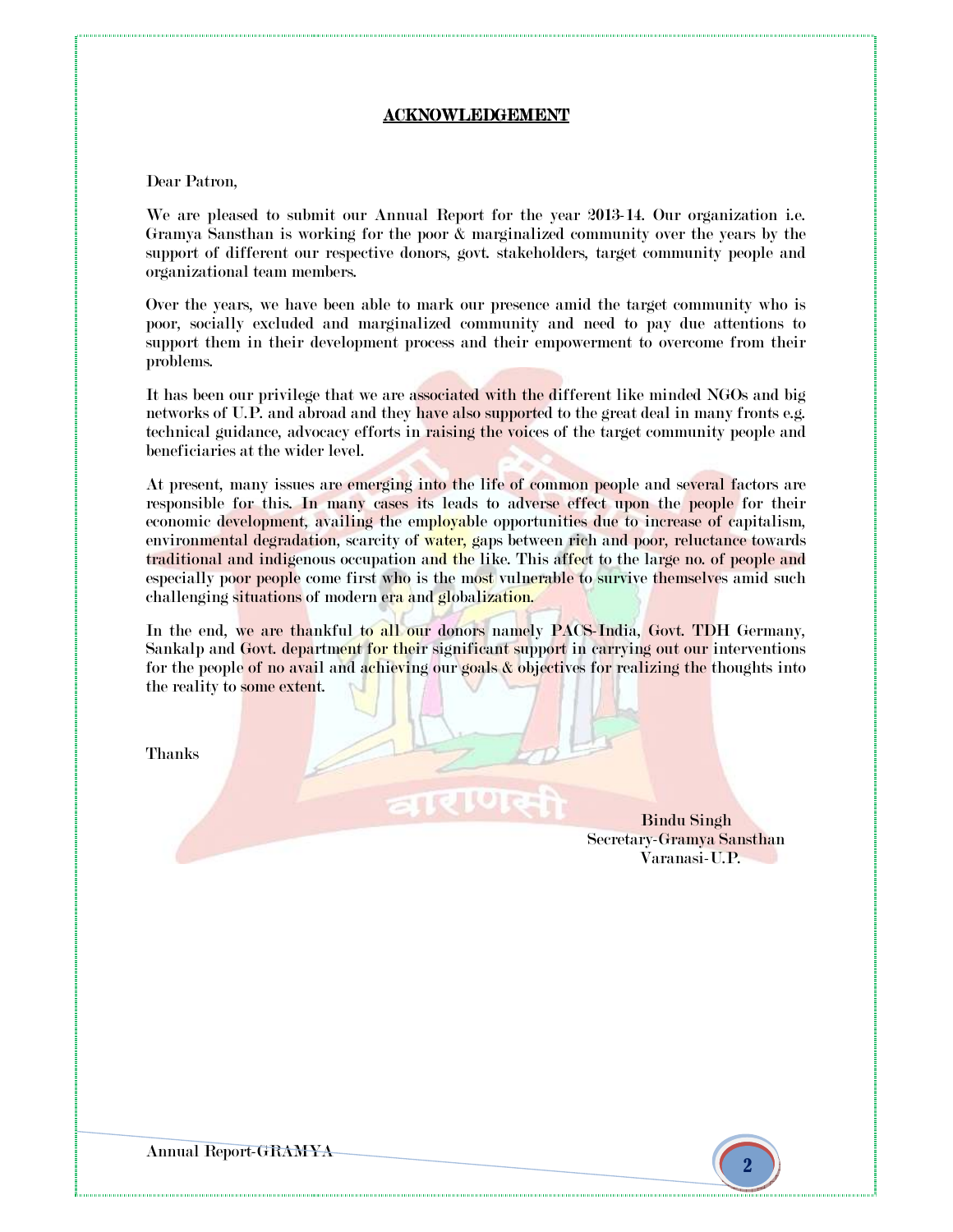# About us:

Gramya Sansthan is a not for profit, Nongovernmental, Non-political Organisation registered under Societies Registration Act XXI of 1860 with its registered office at Varanasi. Registered in the year 1992 Gramya started working in the most backward, isolated and tribal populated block Naugarh (formerly a block of Varanasi district) in the district of Chandauli. Besides, Gramya is also registered under FCRA, 1976 and 12AA of Income Tax Act

VISION: To build homogeneous, egalitarian and equitable society where poor, oppressed and women community, equally participates in the process of decision making.

**MISSION:** The mission of GRAMYA is set as empowering marginalised and Socially Excluded people with focus on women and children to make them capable in leading their process of development and effective participation in the decision making.

# Programmatic focus of GRAMYA:

- $\triangleright$  Empowering socially excluded and marginalized community
- $\triangleright$  Rights of Workers engaged in unorganized serctor
- $\triangleright$  Child Rights
- > Rights of Adolescents and Youths
- $\triangleright$  Gender equality and violence against the women
- $\triangleright$  Rights of marginalised and Socially Excluded communities

# Coverage:

At present GRAMYA is working in Chandauli, Varanasi, Sonbhadra and Allahabad districts of Uttar Pradesh.

# CORE VALUES AND PRINCIPLES:

- Value Equality and Equity
- Democratic Decision Making, Transparency and Accountability
- **Shared Leadership**
- Non Discrimination
- Peoples' Participation

| <b>GEOGRAPHICAL COVERAGE</b> |                   |            |                        |  |  |
|------------------------------|-------------------|------------|------------------------|--|--|
| <b>Name of District</b>      | <b>Block Name</b> | No. of GPs | <b>No. of Villages</b> |  |  |
| Chandauli                    | Naugarh           | N.A.       | 50 nos.                |  |  |
|                              | Chakiya           |            |                        |  |  |
| Varanasi                     | Sewapuri          | 70 nos.    | $124$ nos.             |  |  |
|                              | Badagaon          |            |                        |  |  |
| Sonbhadra                    | Nagawa            | N.A.       | 50 nos.                |  |  |
|                              | Duddhi            |            |                        |  |  |
| Allahabad                    | Shankargarh       | N.A.       | 50 nos.                |  |  |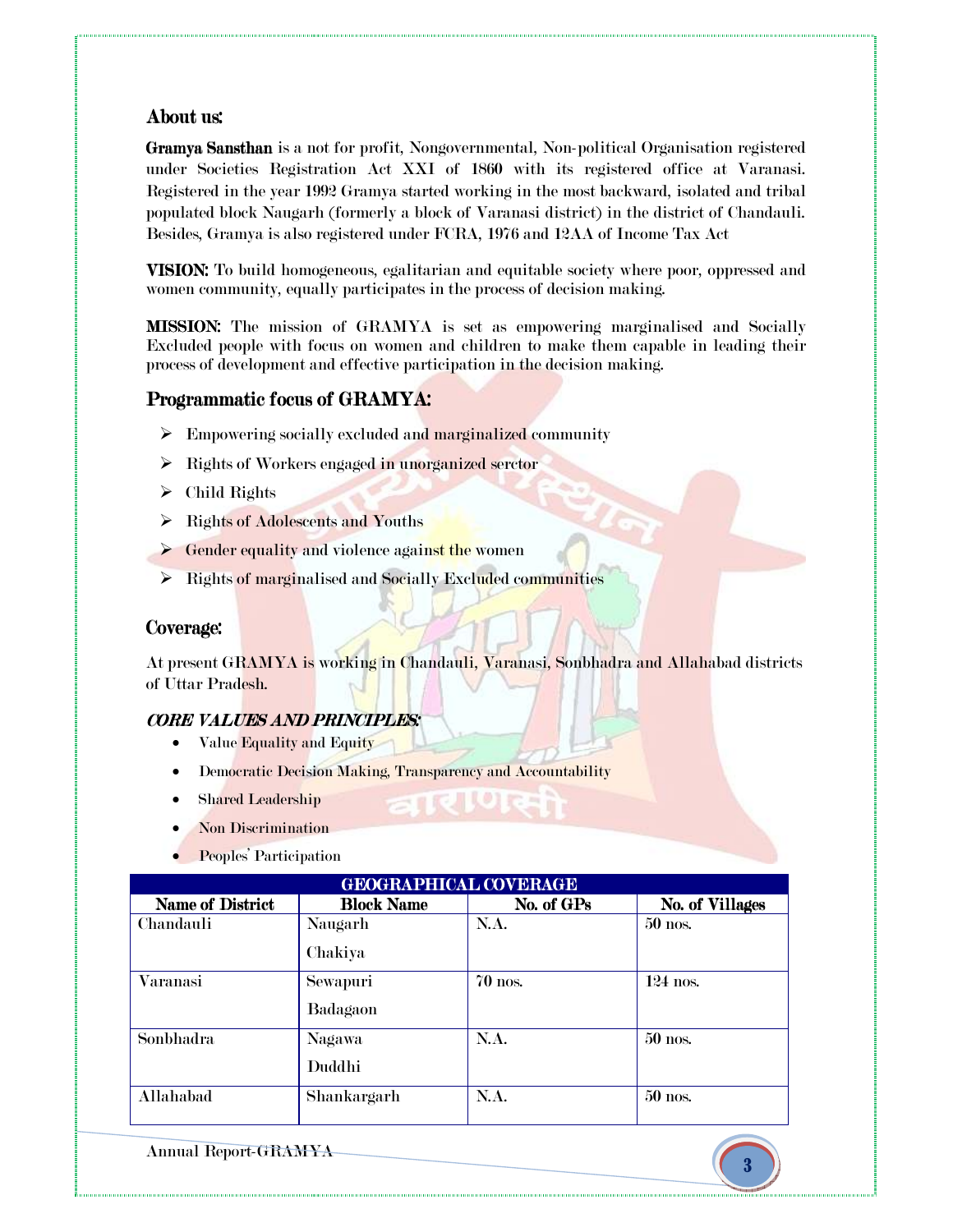# Programme Highlights:

# PACS Project

The Poorest Areas Civil Society (PACS) Programme works with socially excluded groups in India to help them claim their rights and entitlements and aims to reduce the gap in wellbeing status between socially excluded people and the rest of the population. GRAMYA is one of the partner organizations of DFID supported PACS Project. We are working in Sewapuri and Badagon Blocks in Varanasi district of U.P. The core programmes under the project are:

MNREGA: For Promoting livelihood opportunity to the socially excluded community people

HEALTH: Raising awareness, quality inputs, facilitation in access to the services and benefit of govt. prog. & schemes to the target beneficiaries. Govt. Health department is the main stakeholders.

NUTRITION: To decrease malnutrition especially among the pregnant, lactating mothers and adolescent girls and promoting the nutritive supplements by the support of ICDS department and sensitizing Anganwadi Workers other stakeholders.

EDUCATION: To promote compulsory and quality education to all the children, we work on education and for this, meeting with the school teachers, facilitating community monitoring, formation of SMCs and its strengthening, school chalo abhiyan with the help of Education department.

Key activities carried out under the Project

- -Entry level activities in target GPs and villages: Meetings, rally, pamphalets, wall writing
- -Formation of Mahila Manch: Collectivizing women from the marginalized community
- - Block Level Convention on Nutrition Issue: to share the status of the current situation of ICDS services with the concerning govt. officials on the basis of a survey in 02 Blocks i.e. Sewapuri and Badagaon, 70 villages and 93 AWWs under the project.



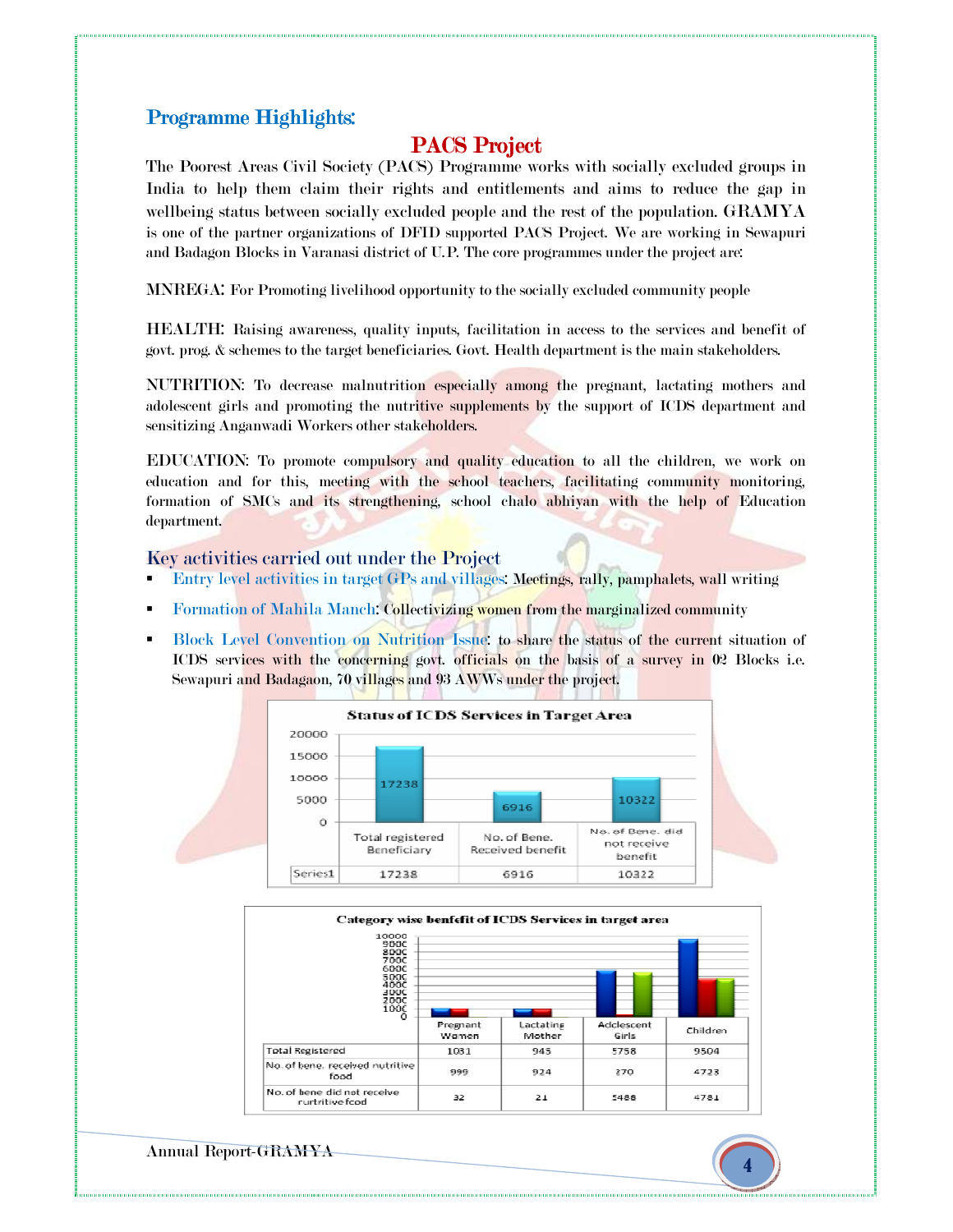- Formation of School Management Committee (SMC): Participatory monitoring by the SMC in school management and quality education in represention of children & target community.

| <b>Observation Point</b>                 | Sewapuri<br><b>Block</b> | Badagaon<br><b>Block</b> | Total    |
|------------------------------------------|--------------------------|--------------------------|----------|
| Total no. of villages covered            | $\bf{0}$                 | $\mathbf{0}$             | $\bf{0}$ |
| Total no. of Gram Pan. covered           | 0                        | $\mathbf{0}$             | 0        |
| No. of SMC formed                        | <b>112</b>               | $\overline{4}$           | 116      |
| No. of Primary Schools covered           | 87                       | 0                        | 87       |
| <b>No. of Junior High School</b>         | 26                       | $\overline{4}$           | 30       |
| No. of members elected from Mahila Manch | 116                      | 0                        | 116      |
| for SMC in Primary Schools               |                          |                          |          |
| No. of members elected from Mahila Manch | 26                       |                          | 30       |
| for SMC in Junior High Schools           |                          |                          |          |

#### Summary Table on SMC

#### Training of the SMC Members:

The main purpose behind the training was

- (i) to imparting knowlegdge about the SMC and its office beares role  $\&$  responsibilities
- (ii) How to activivate a defunct or non-functional SMC.

Different method was applied for training as group work, group discussion, role play etc.

Resource person, pointed out following indicators for a better school management:

- I) Enrollement of all the children
- II) Regular attendance of the enrolled children
- III) Quality education
- IV) Facilities access to the children

# Mahila Sammelan (Women Convention)

On the occasion of International Women's Empowerment Day that falls on  $8<sup>th</sup>$  March each year, a Women Convention was organized in which total 263 people participated. Beginning of the event, first of all it was told why this day is celebrated while referring to the background information on it. Nearly 100 Years ago in America when women strive for their rights of equality in terms of the working hours. At that time they had to work 16 hours that



higher than that of men. The result of their initiative was this their working hours became less. After this all the participants were asked to express their view who is interested.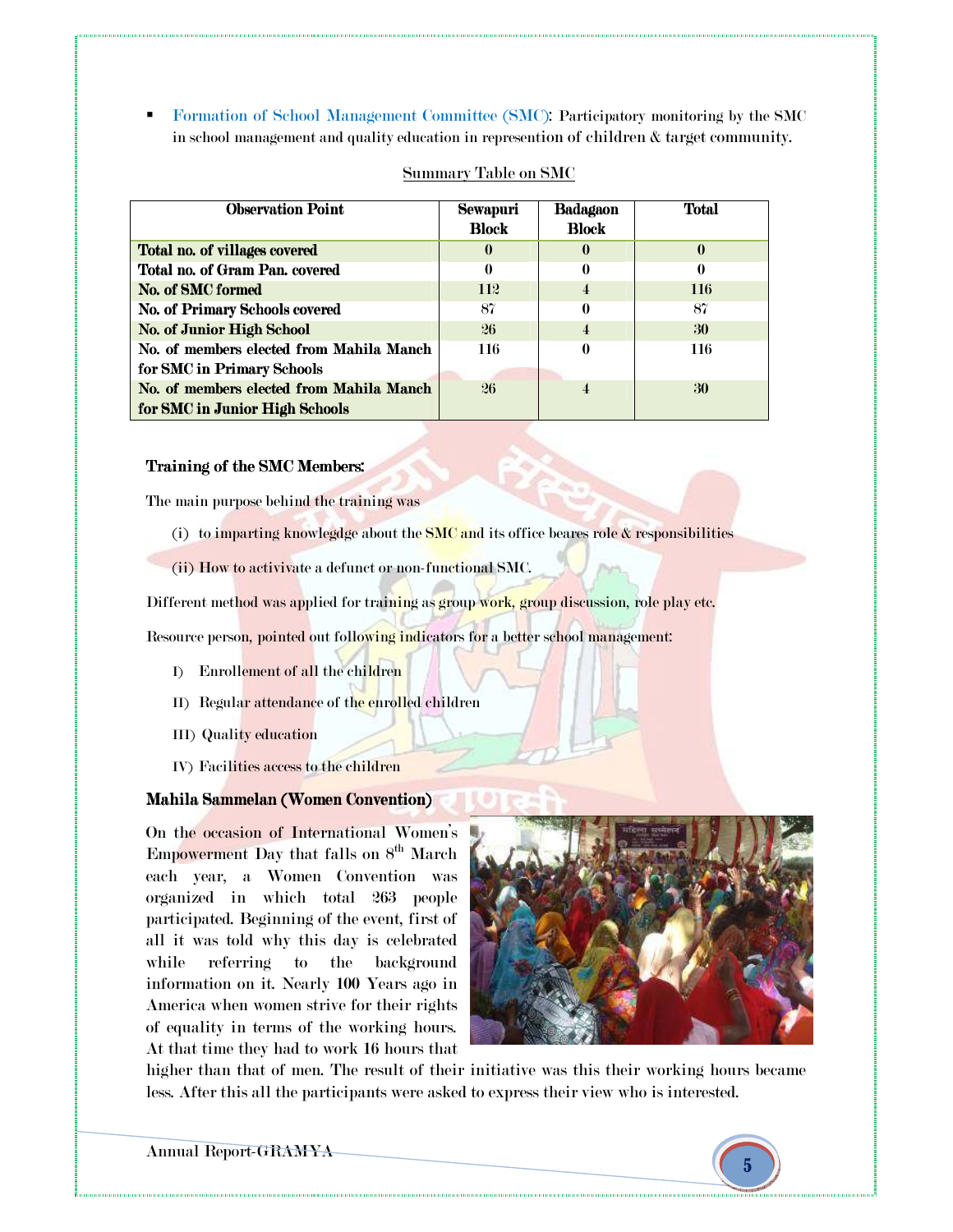# Rashtriya Swasthya Bima Yojana (RSBY)

GRAMYA Sansthan is working on Rashtriya Swasthya Bima Yojana (RSBY) for last two years in the project's area of Varanasi district with coverage of 61 Gram Panchayats in Sewapur Block and 9 Gram Panchayats in Badagaon Block and total 124 villages.

#### Background:

Before our intervention on RSBY in target area, there were many problems and the majority of the community people were not agree for RSBY enrollment as they were of the view that its worthless for them. There was corruption due to malfunctioning of the then hired agency by the govt. department and listed hospitals. There was the practice of selling 'Smart Card' in exchange of money Rs. 1000/- to 5000/- per card as against insurance of Rs. 30000/- in RSBY.



It has been great struggle to start this initiative, building confidence upon the organizational works among the target community, issuing the Smart Card to the target beneficiaries as per the prescribed criteria, raising interest to take the benefit of Smart Card instead of its selling.

Activities carried out for RSBY:

- a) Brief orientation of the staff for its start
- b) Community level meetings on RSBY
- c) Meeting with the PRI Members
- d) Identification of RSBY Mitra
- e) Training of RSBY Mitra on:
	- $\checkmark$  Before Enrollment
	- During Enrollment
	- $\checkmark$  After Enrollment
- f) Exposure visit of Mahila Manch Members
- g) Wall writing

Some key points about RSBY:

- RSBY was launched in the year 2008 by the govt. of India.
- Beneficiaries for RSBY should be necessarily matched with BPL survey 2000 list
- Authorized Insurance Company issues the Smart Card through the village camps at the charge of Rs. 30/-per card.
- A photo of family head is placed on the card and 5 members are being enrolled
- 05 Family members can get Smart Card benefit upto Rs. 30000/- in a year.
- Free Treatment of nearly 100+ diseases can be taken by using Smart Card
- Free treatment can be taken in the listed govt. & private hospitals under **RSBY**
- Facility of Smart Card split in case enrolled family members are not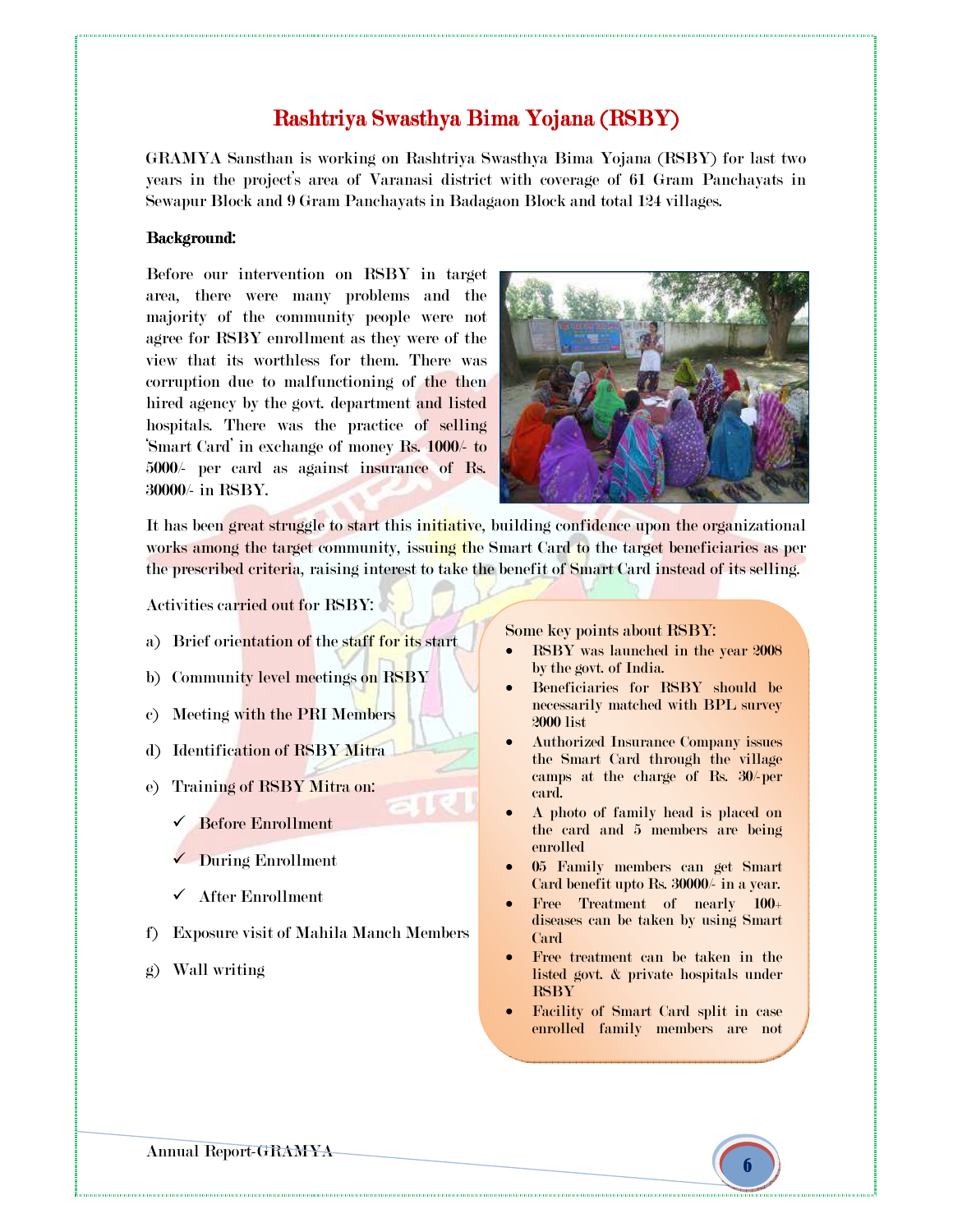#### Before Enrollment: Mobile Health Video Vans:

GRAMYA is working in 61 GPs of Sewapuri Block and 09 GPs of Badagaon Block, total 70 GPs for promoting RSBY related information. In this connection, organization conducted a kind of campaign from  $21<sup>st</sup>$  Feb to 15 March by the means of a Mobile Van for the purpose of displaying films **"Haro Ja ki Peer**' in all targeted 70 GPs and 73 villages of both blocks. During this film show, there was very good response from the community. Large of people attended the shows as given in below data table:

| <b>Coverage of RSBY</b>                       |                |                                                                        |  |  |
|-----------------------------------------------|----------------|------------------------------------------------------------------------|--|--|
| Total No. of Blocks                           | 0 <sup>2</sup> | Sewapuri and Badagaon Block, Vns.                                      |  |  |
| Total No. of Gram Pa-+nchayats                | 70             | 61 GPs in Sewapuri and 09 GPs in                                       |  |  |
| (GPs) coverage                                |                | Badagaon                                                               |  |  |
| No. of Film Shows " <b>Haro Jan ki Peer</b> " | 70             |                                                                        |  |  |
| by Mobile Health Video Van                    |                |                                                                        |  |  |
| <b>Participants Data</b>                      |                |                                                                        |  |  |
| No. of Women                                  | 2753           |                                                                        |  |  |
| No. of Men                                    | 2327           |                                                                        |  |  |
| No. of Children                               | 2783           |                                                                        |  |  |
| No. of other Stakeholders                     | 125            | Including Teachers, ASHA, ANM, Gram<br>Pradhan, BDC, GP Members, AWWs, |  |  |
|                                               |                | Rojgar Sewak, Cook, Motivator (Prerak).                                |  |  |
|                                               |                |                                                                        |  |  |

# Summary Data table of RSBY Awareness activities

#### District Level Convention:

Moving to the next step, 03 district level sensitization meetings were also organized. It was organized at the Meeting Hall of CMO Office, Durgakund, Varanasi with all the stakeholders under RSBY intervention. In this meeting, Dr. M.P. Chaurasiya-CMO-Varanasi, Dr. B.B. Singh-Nodal Officer-RSBY, Mr. Nishant Rao-representative from ICICI Lombard, Dr. Shyamala Singh-CMS-District Women Hospital, Varanasi, Dr. R.P.Tiwari-ACMO, Dr. A.K. Maurya-Deputy. CMO and 26



Hospital representatives and others participated. On this occasion, respective guest and participants expressed their views and opinions on RSBY. They also shared about the facilities in RSBY also its functional issues in different context e.g. timey payment, backlog payment to the hospitals against the Card.

#### Some Other achievements:

- *Increase in the awareness level among the community people on RSBY.*
- *More reliability of the community people on GRAMYA Sansthan.*
- *RSBY Mitras are working with good interest. They are assisting on RSBY.*
- *Community people are using Toll Free No. 180018004444 in case of problem*
- *Women feel confident to visit any big or small hospitals and treatment*
- *Support was given by other stakeholders. e.g. ASHA, AWWs & PRIs on RSBY*
- *Health Department now relies upon the organization work & they support us*
- *Community people who don't have Smart Card, demand for their enrollment*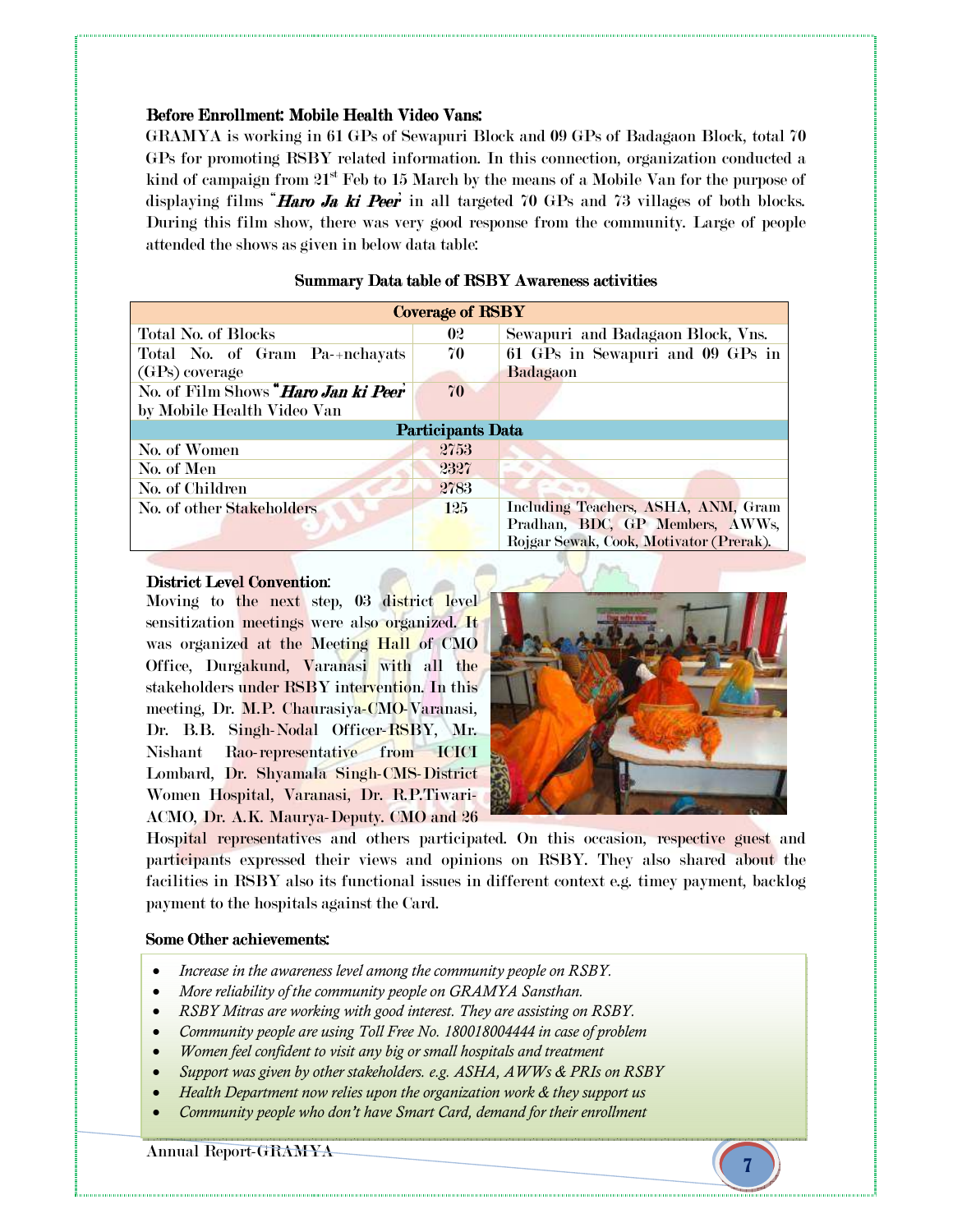# **Education Project in Chandauli:**

**Project Location:** The Project is implemented in one of the most Naxalite prone districts of U.P. There are total 03 Tehsils and 09 Blocks. Out of these blocks, Chakiya, Shahabganj and Naugarh are considered very sensitive blocks to work. Naugarh block is situated at the border of Bihar state amid forest area. It is located in Kamoor Mountain Series.

There are total 27 Gram Panchayats and 111 Revenue villages. There are very nominal govt. facilities and from villages to the Head Quarter there is no proper transportation facility available.

Health and Education status is not satisfactory. Established CHC and PHC are not equipped to deliver required health services. Primary Schools and Junior High Schools also are not functioning properly. However, 46 schools are supported by the World Bank.

#### We are working in this project mainly on the following components:

#### Education:

- Education Centers running in 08 villages
- Children's Library in 05 villages
- Children Fair

#### Health: Health

l

• Safe Motherhood

#### $\div$  Institution Building:

- Strengthening of Majdoor Kisan Morcha
- Formation of Women Health Right Manch
- Groups of Youths
- **Strengthening of District Forum**
- Functioning of Adolescent Education Center

#### Key activities implemented during the year:

#### **Education Center:**

GRAMYA Sansthan is running Education Centers for last 16 years in Naugarh block and for last 08 years in Chakiya block by the support of ASHA and local community people.

In Naugarh block, Primary level education in 04 villages out of which Junior level education in 02 villages and in Chakiya Block, Non-Formal Education is running in 04 villages.

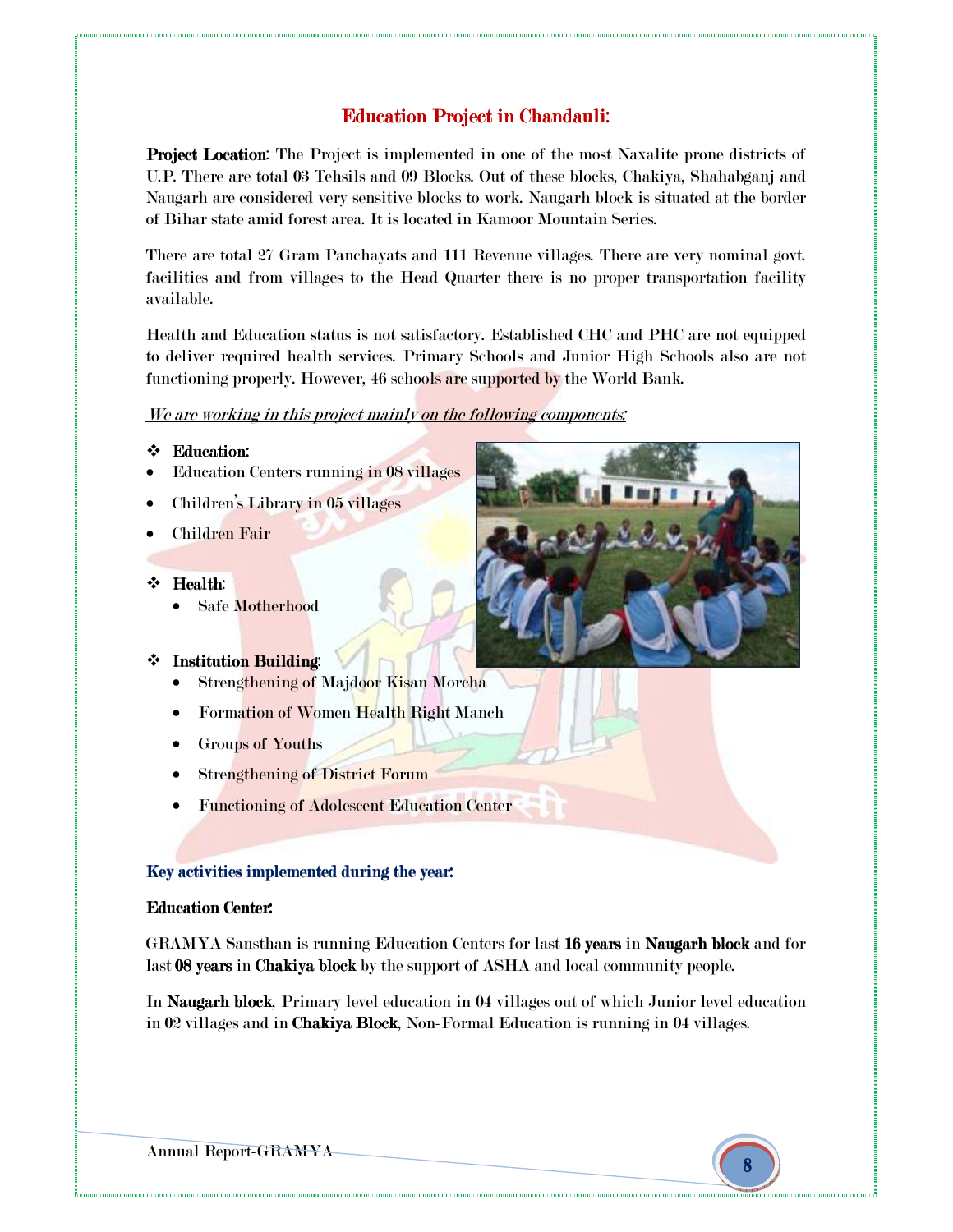| <b>Village Name</b> | <b>Boy</b>       | Girl     | <b>Total</b> |
|---------------------|------------------|----------|--------------|
| Laltapur-Primary    | 120              | 110      | 230          |
| Junior              | 36               | 25       | 61           |
| Jhumariya-Junior    | 30               | 35       | 95           |
| Amdaha              | 42               | 41       | 83           |
| Basauli             | 21               | 17       | 38           |
| Patarailiya         | 24               | 08       | 32           |
| Sitatali            | 22               | 09       | 31           |
| Allipur             | $\bf{0}$         | $\bf{0}$ | $\bf{0}$     |
| Mudhuwa             | $\boldsymbol{0}$ | $\bf{0}$ | $\bf{0}$     |
| <b>Total</b>        | 325              | 245      | 570          |

During the years, average attendance of the enrolled children is given below table:

# Formation of the Parents Committee, Contacts and Meetings:

For the purpose of monitoring the Center, security and suggestions for the better functioning of the schools and raising awareness towards education among the parents and other community people, Parents Committee is formed in the month of July at the starting of the school session by organizing open meetings at the community level and consent of participants itself.

|  |  | <b>Status of the Parents Committee:</b> |
|--|--|-----------------------------------------|
|  |  |                                         |

| Sl.<br>No.         | <b>Center Name</b>         | <b>No. of Committee</b><br><b>Members</b> | <b>No. of Villages</b><br>representation |
|--------------------|----------------------------|-------------------------------------------|------------------------------------------|
| 1.                 | Chirag Kendra, Laltapur    | 10                                        | 04                                       |
| 2.                 | Chirag Kendra, Jhumariya   | 07                                        | 03                                       |
| 3.                 | Chirag Kendra, Amdahan     | 07                                        | 01                                       |
| $\boldsymbol{4}$ . | Chirag Kendra, Basauli     | 05                                        | 01                                       |
| 5.                 | Chirag Kendra, Pathrauliya | 05                                        | 01                                       |
| 6.                 | Chirag Kendra, Sitatali    | 08                                        | 01                                       |
| 7.                 | Chirag Kendra, Mudhuwa     | 05                                        | 01                                       |
| 8.                 | Chirag Kendra, Allipur     | 07                                        | 01                                       |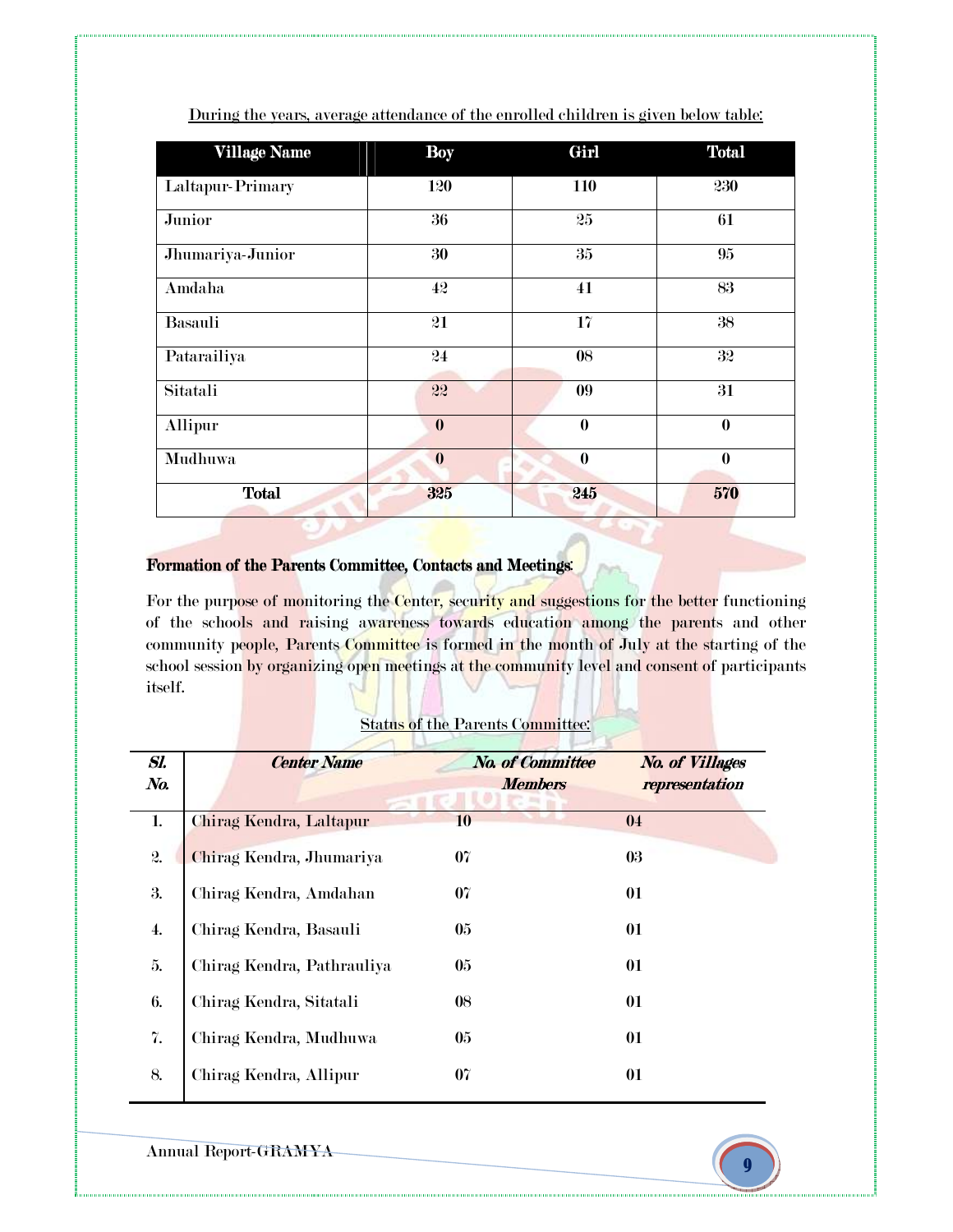#### Shiksha Core Team formation and Meetings:

For the proper functioning of the center and imparting quality education to the children, meetings of Shiksha Core Team was organized as per the need. In this meeting, yearly exam of the children was discussed. It was decided that during the exam time, teachers will be placed to different schools to ensure transparency in exams

#### Organizing various events on different days:

This has been our initiatives to organize child friendly activities on the different occasions e.g. Children's Day, Teacher's Day, National Days like the Independence Day, The Republic Day, Gandhi Jayanti and birthdays of great personality so as to promote the inherent talents of the children, providing opportunities on for their participation in extra-curricular activities and offering a tribute to our great leaders and nation as well.



In this context, various cultural activities were organized like singing national song, poems, thematic song on social issues and presentation of play (a kind of Nukkad Natak) on educational issues.

On 14<sup>th</sup> April that is also known for Ambedkar Javanti, activities were organized in which our teachers tell the importance of day to the children in their speeches.

On the occasion of the Independence Day and the Republic Day, children celebrated it with great joy and excitement. Rally of the children passed through different villages and paths holding the Tiraga Flag in their hands with rejoicing themselves in it. Parent Committee Members and other stakeholders participated in the Flag Hoisting ceremony.

On 5<sup>th</sup> Sep, Teacher's Day was celebrated at all the Centers and children enjoyed themselves in presenting different activities for their respected teachers. They participated in sports activities, storytelling, thematic songs, poems. Teachers were honored on this occasion.

On 2<sup>nd</sup> October Gandhi Jayanti was organized on 2<sup>nd</sup> Oct and on this occasion, Flag Hoisting ceremony at each Center was carried out. Other cultural activities like poems, songs, jokes thematic song on education was presented by the children.

On  $14^{\text{th}}$  Nov, Children's Day was also organized. Its very important day for the children and likewise other day's celebration, they prepared themselves for the different kind of sports activities and some cultural activities and participated joyfully in songs, poem recitation and speeches for the day.

On  $11<sup>th</sup>$  Jan, Youth Day and International Youth Day was organized. Youths participated in this occasion full of enthusiasm and participated in various activities e.g. sports events, cultural programmesa and others.

In these activities, theme of education was underlined so that its need and importance can be re-enforced and children can attain it to shape their future.

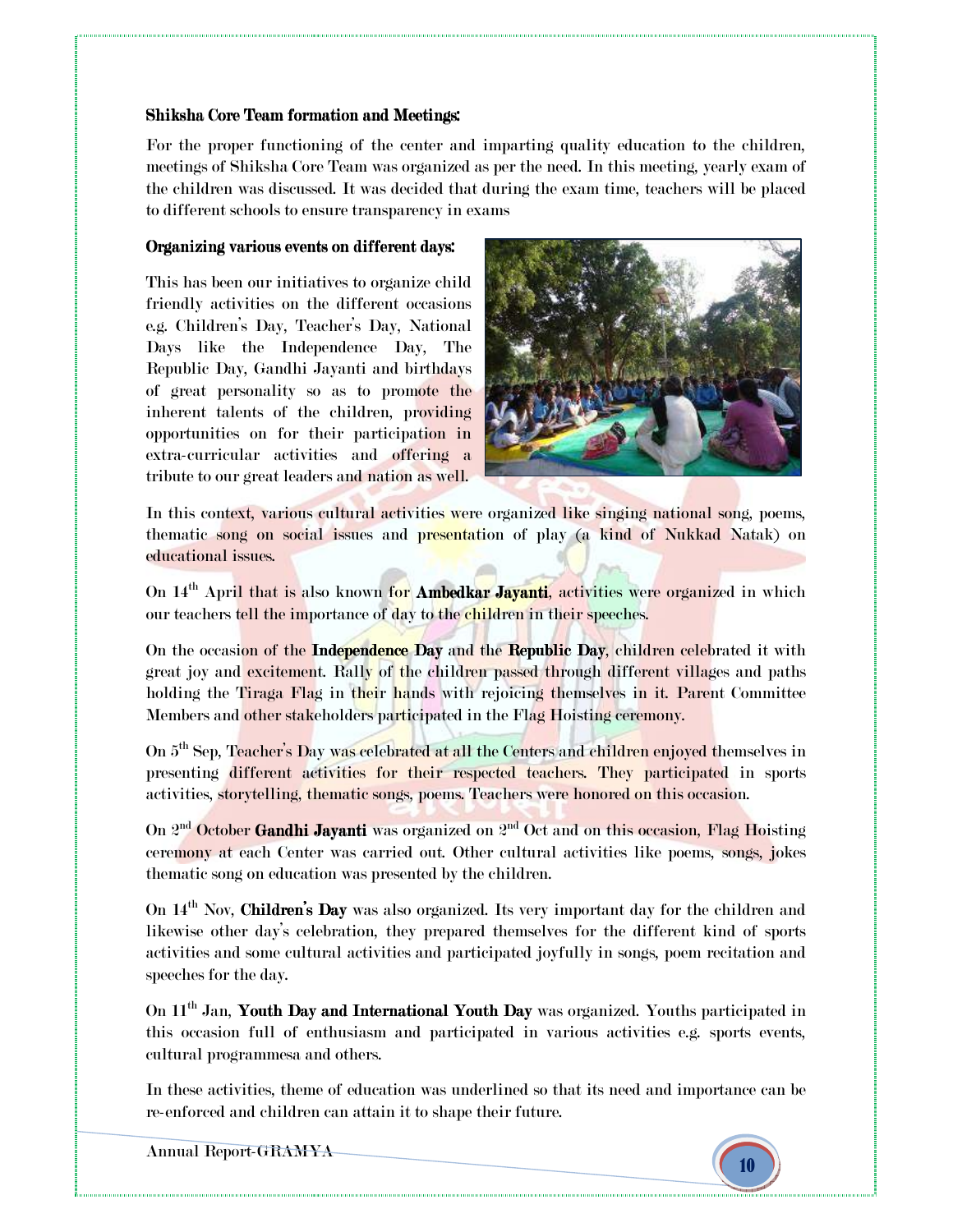# Organizing Monthly, Quarterly, Six Monthly and Yearly Exams of the children:

As per exam scheduled finalized by the school management, monthly, quarterly, six monthly and yearly exams were organized. Monthly and Quarterly Exams were organized to assess the progress of the children and their learning status and further improving their learning level by making some other required efforts. Separate notebook for each children was provided by the organization to conduct the exam on it and evaluate his progress against the performance. It was produced before the parents for the acknowledgement of their children progress.

| <b>Village Name</b> | Class 5 <sup>th</sup> |          |                  | Class 8 <sup>th</sup> |          |              |
|---------------------|-----------------------|----------|------------------|-----------------------|----------|--------------|
|                     | <b>Boy</b>            | Girl     | <b>Total</b>     | <b>Boy</b>            | Girl     | <b>Total</b> |
| Laltapur            | 21                    | 13       | 34               | 10                    | $1\!\!2$ | 22           |
| Jhumariya           | $\bf{0}$              | 0        |                  | 16                    | 16       | 32           |
| Amdahan             | 5                     |          | o                | 0                     | u        |              |
| Basauli             | $\boldsymbol{2}$      | $\bf{0}$ | $\boldsymbol{2}$ | 0                     |          |              |
| <b>Total</b>        | 28                    | 14       | 42               | 26                    | 28       | 54           |

Details of the pass out children are given in below table:

# Morning Assembly and Bal Sabha:

Children's morning assembly begins at 9:45 am. Children stand in line as per their age groups. They also lead in prayer and make sure the compulsory presence of all the children in morning assembly. Slogans are recited by the children after each day prayers. The slogans are:

# Education to All, Free Education

Education to All, Equal Education

Boys and Girls are Equal, Education & Knowledge to All

Personal hygiene is regularly checked to ensure the proper health of the children. They are also promoted to write some good quotes on the black board to inspire others children while explaining them its meaning.

Bal Sabha was organized on Saturday. A president was also selected by the common consent of the children and who facilitated entire activities. This time, children presented songs, recited poems, jokes, narrated story etc. Each child was asked to express something as what he thinks about, his future plan, about school or whatever he/she wants to say on the occasion. An Antakshari was also organized meanwhile that was anchored by two groups of the children for more fun & learn.

# Center Evaluation:

For the quality education and assessment of the centers, core team and education core team evaluated the centers to know the status of course/curriculum completion till the time, learning level of the children, books status, how their note book is checked, presence of the teachers and students, use of the teaching learning materials (TLM), record keeping and its maintenance etc.

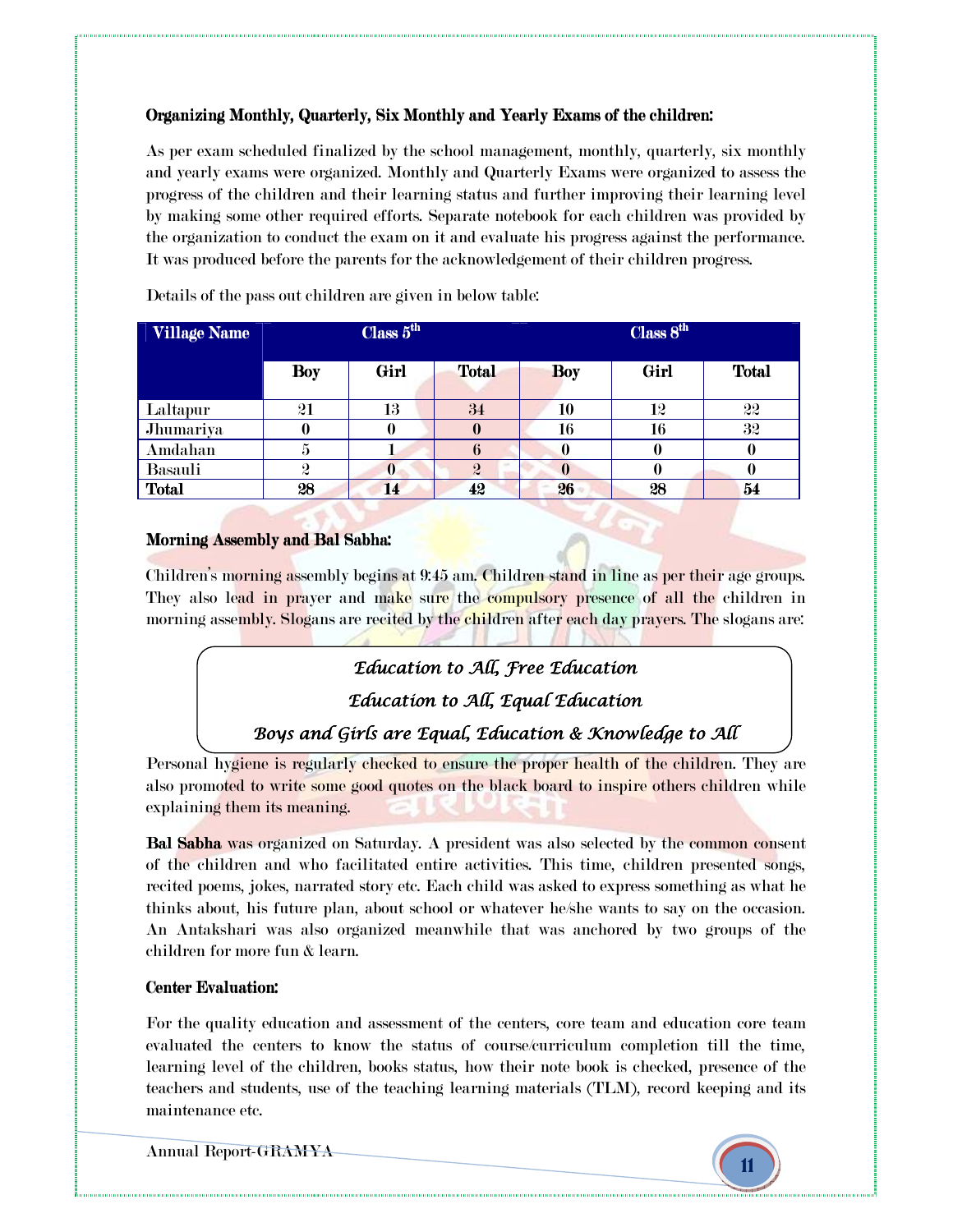# Teaching Work:

For basic and quality education to the children, firstly learning level of the children was assessed at the starting of the session e.g. in the month of July. It helps in categorizing the children and forming their groups as per learning level against the defined indicators. For the teaching work, plans were prepared on the monthly, quarterly, six monthly, yearly and daily basis as well. TLM was prepared. Grading of the children, promotion to the children in next grade as per learning,

# Health: Health:

Health and personal hygiene related awareness among the children and community people has been another component of the project running by the organization. Information related to the preventions from the seasonal diseases and their rights was also given. During the community level meetings, necessary information related to the govt. scheme was given. Under NRHM, Janani Suraksha Yojana, maternity benefit scheme, Safety of mother and child related scheme were informed. Monetary support upto 1400/- under JSY Scheme and for ambulance facilities by dialing 108 no. was also informed to them. This becomes important because Naugarh block is very difficult to reach easily at the PHC or CHC due to lack of transportation facilities and it causes to danger for the pregnant women, for their safe deliveries, securing mother and newborn ones.

# Mahila Swasthya Adhikar Manch:

It was formed 08 years ago and since then it has bee successful in raising voice of poor and vulnerable people collectively at the different level. The women members associated with the Manch now observe A.N.M. working, Mid Day Meal, Rashion distribution, Anganwadi workers, ASHA working, Untied fund, formation of Village Health Sanitatio and Nutrition Committee (VHSNC), Village Health and Nutrition Day (VHND) is organized or not. Besides this, they also take initiative in filing application to the govt, officials on community demand for the govt. services. Its relevant because, benefit of the govt. schemes should be accessed by the desired beneficiaries instead of others.

At present there are 10 Gram Panchayats, 30 villages in Naugarh Block, 05 Gram Pachayats and 10 villages of Chakiya Block and 05 Gram Panchayats and 10 villages of Nagawa Block is covered and total 1850 women are member of Mahila Swasthya Adhikar Manch. They raise their concern on many issues in development process.

At the State level there are nearly 13000 no. of women are the members of Manch.

# Village Health Sanitation Nutrition Committee (VHSNC):

Its another initiative taken by the organization for the strengthening of VHSNC with effective representation of the women and Members of the Manch to raise their demand and proper functioning of VHSNC. By the meetings, acknowledgment of the previous month decided plan and progress so far, provision of VHSNC under NRHM and its work and composition of its members is discussed that includes Gram Pradhan, ANM, ASHA and other community people and NGO representatives as well. However, it's a time taking process to strengthen VHSNC and efforts are going for the same by the women & forum's members at their level by our support.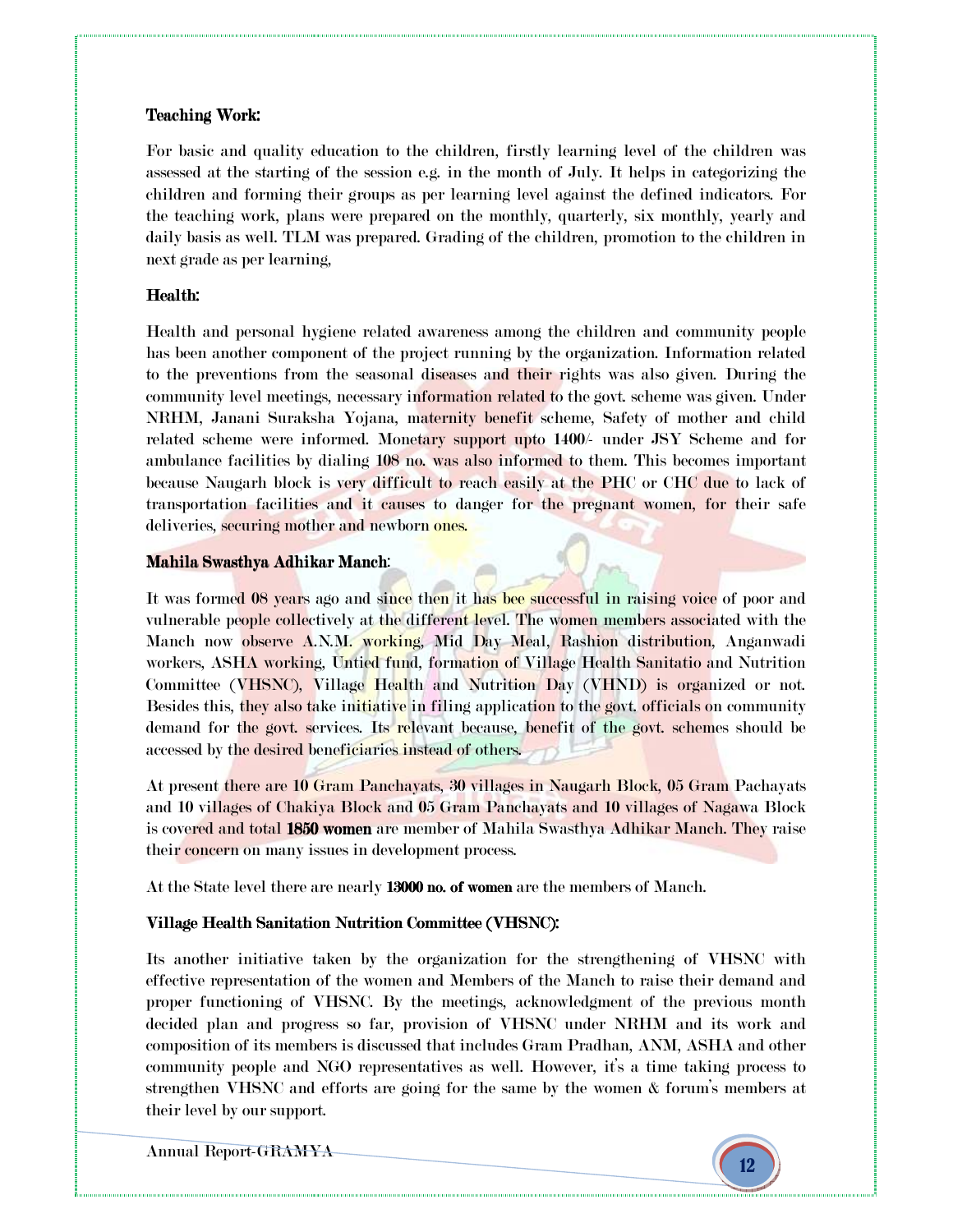#### SABLA Programme:

SABLA scheme focuses on all out of school AGs between age of 11 to 18 Years , who would assemble at the Anganwadi Centre (AWC) as per timetable and frequency to be decided by the State Governments /UTs concerned. The others, i.e., school going girls, would meet at the AWC at least twice a month, and more frequently (once a week) during vacations/holidays. Here they will receive life skills education, nutrition and health education, awareness about socio legal issues, etc. This will provide an opportunity



for mixed group interaction between school – going and out – of – school girls, motivating the latter to also join school and help the school going to receive the life skills.

GRAMYA is supporting to 20 Angawadi Kendra for organizing adolescent girls meeting on each quarter and distribution of the nutritive food from the Kedra as mandated to the ICDS department. There are total 87 Anganwadi Kendra running in Naugarh Block and except 20 Anganwadi Kendra where organization is providing support, condition are better in its services while rest 67 Anganwadi Kendra are not delivering its services.

# Adolescent Education Center:

GRAMYA is working on adolescent education in two villages namely Laltapur and Jhumariya in Naugarh block. Total 40 adolescent girls are being enrolled till now. The girls belong to different category and their learning level are also different. Appropriate TLM is being designed and with the help of it, they are now learning Hindi alphabets and words. Many other activities are organized according to their interest to enhance their confidence level like:



- Imparting knowledge about the govt. scheme
- Play-Tota Kehta Hai (Parrot says), Sher Uncle

#### Meeting with the Youths:

GRAMYA is working with youths in 10 villages of Naurgarh block o the issue of Sexual Reproductive Health and Right (SRHR). Meetings were organized with the youths for the formation of Youth Groups. After the discussion with them, group were formed with 15 to 20 youths in each. They discussion o their issues especially related to SRHR issues and also participates in addressing the local issues.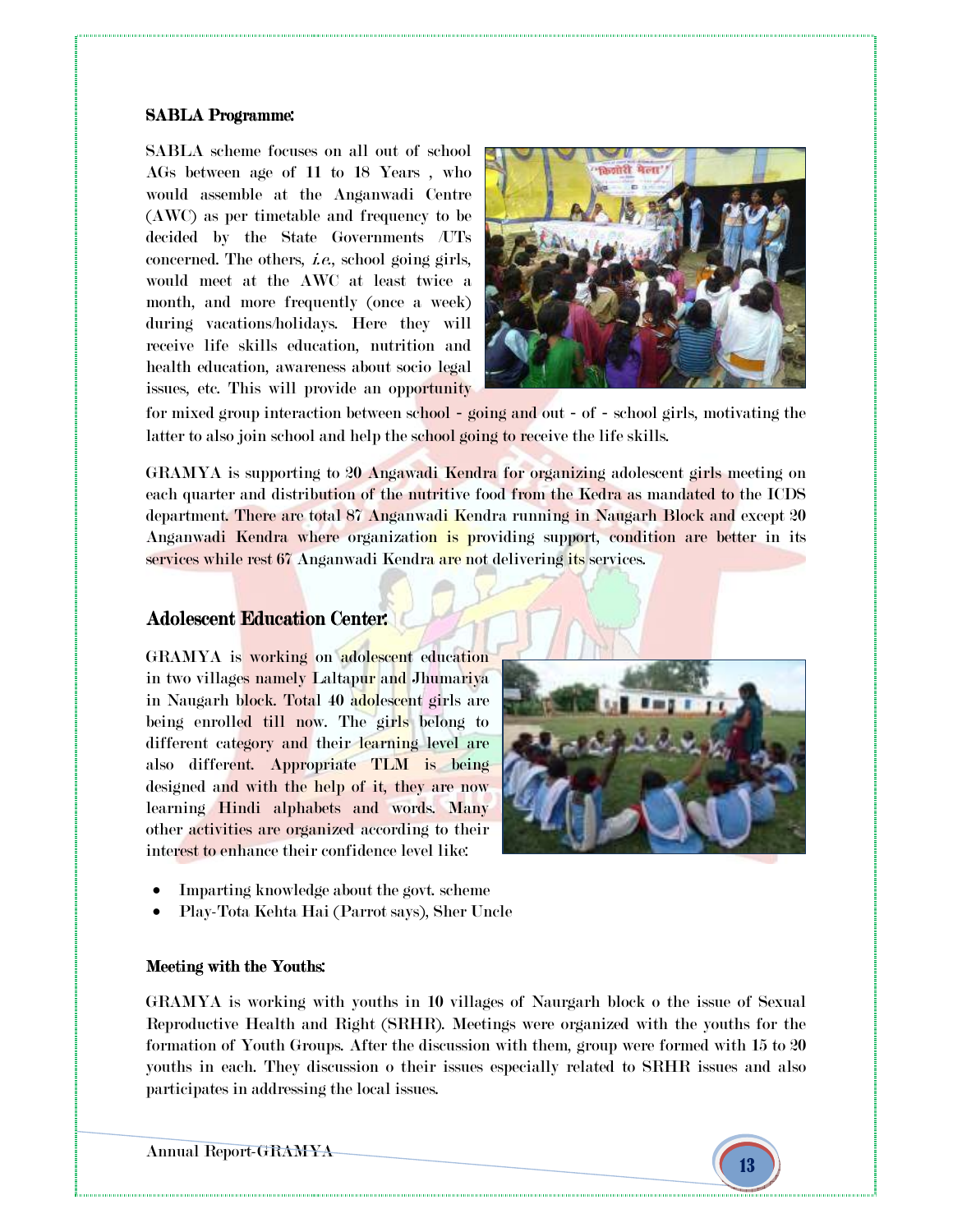# Institutional Interventions:

GRAMYA also works for the institutionalizing the community based organization that includes:

- Strengthening Majdoor Kisan Morcha
- Formation & strengthening of Mahile Swasthya Adhikar Manch
- Strengthening of Youth Groups

# Meeting of the Majoor Kisan Morcha:

It strives to address the identified problems of the target group or beneficiaries and intervene at the policy level. It's a people's organization that works on two basic principles:

- *'Jiski Ladayi Uski Aguwayi* (Struggling to solution by the Struggler itself)
- *Sajha Netritva Sajhi Pahal* (Common Leadership, common initiative)

At the project office in Naugarh Block, monthly meeting of Majdoor Kisan Morcha is organized. Issues related to the target area and beyond is discussed in the meeting. Following issues were came into the notice for discussion:

- Criteria of MNREGA and its wage
- Payment of the wages against the work done in MNREGA
- Schools Management Committee related issues
- Enrollment in the Voter's list
- Renewal of the Rashan Card

# Mahila Swasthya Adhikar Manch:

Every month, meetings are organized with the members of Mahila Swasthya Adhikar Manch in which local problems are being discussed. There are total 1850 members in this Manch in which 150 women are selected as the Leaders and they represent 10 Gram Panchayats and 30 villages of the target area. There is a ratio of 05 women per village on each prioritized issues in Manch.

#### Five issues are:

- Right to Health
- Right to Work
- Right to Nutrition
- Violence
- Other govt. schemes

Time by time support is provided by **SAHYOG, Lucknow** for the capacity of the women leaders on these five issues. Women associated with the Manch discuss on the issues and also take initiatives. For example-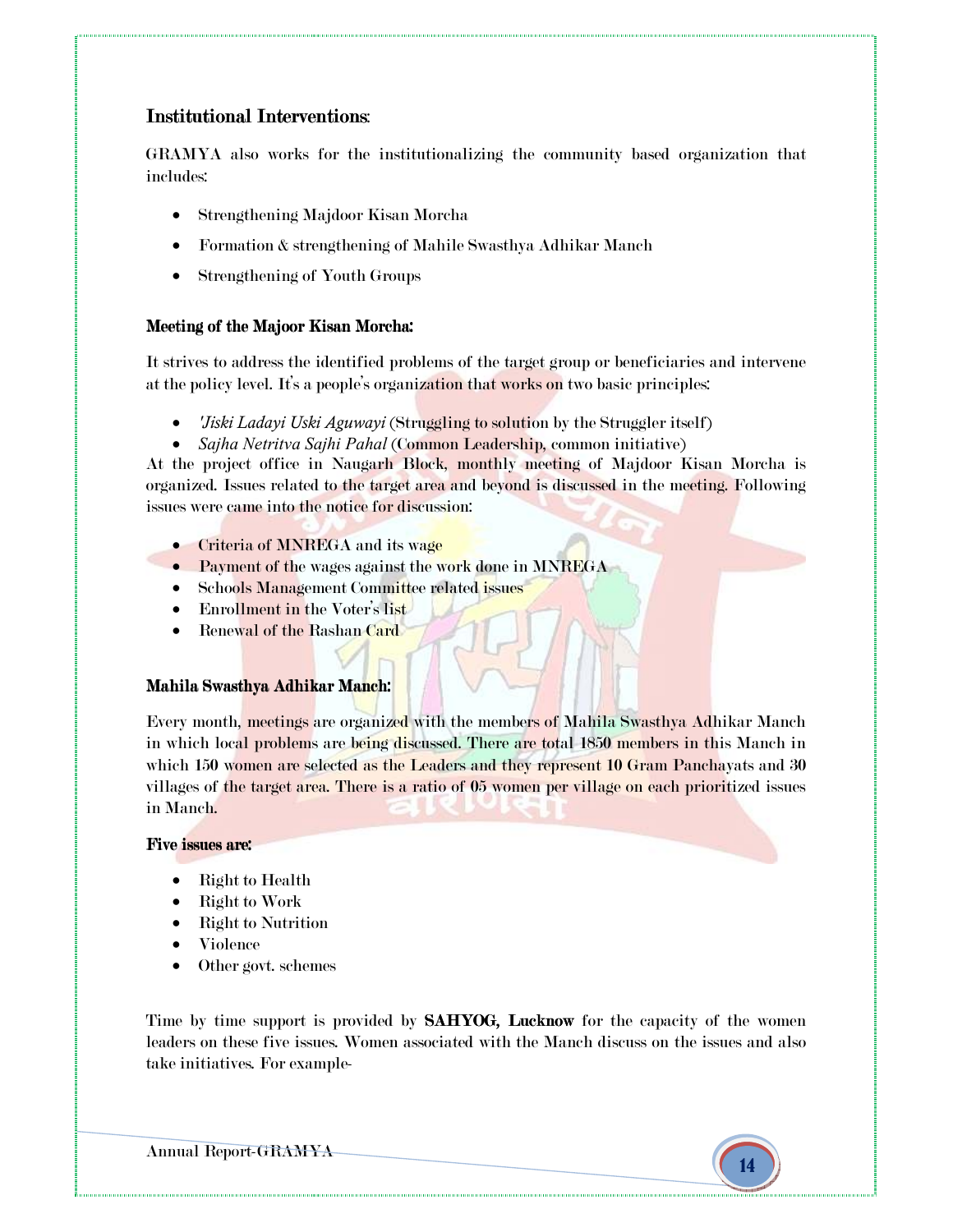#### Woman Education Center:

Establishing a society free of exploitation' was the motto behind this. In two villages of Naugarh Block and Nagawa Block, decision was taken to open woman education center for the women's education. As per the finalized plan, 15 to 20 women are attending the centers per day. Along with their education, other issues are also being discussed with them on following meeting agenda:

- Health
- Rashan Poshan (Nutrition)
- Demand for MNREGA work
- Domestic Violence Act
- My Health My Voice

# My Health My Voice Helpline No:-

GRAMYA initiated a My Health My Voice Help No. with a view to decrease in IMR and MMR and improving the health services and promoting community monitoring. In the meeting functions and facilities available to the Helpline no. was informed. Some of the successful examples were given to them in which Amdaha and Karmabadh village women took help by this no. and they got support of 108 Ambulance services and further one safe deliveries was conducted at Chakiya CHC and another one was referred to Pvt. Hospital due to some critical situation and her treatment facility was not available at the CHC level. In this way, community people were told that in case of demand of money for any purpose by the govt. health workers and staff, critical health situation, need of assistance for mobility to hospitals or others dangers to mothers or child any one can use this helpline no.

# Meeting on MNREGA Work and Wage Payment:

In 10 Gram Panchayats and 30 villages in Naugarh Block, meeting was organized on MNREGA work and its wage payment. It was also discussed on wage pay Rs. 142/- per day. It was discussed that earlier work was given by the Gram Pradhan on the oral demand of its applicants but now situation is different. Now, written application will be necessary to for demand of MNREGA works and Rojgar Sewak will prepare two copies of the same, one will be handed over to the applicants and another will be submitted to their end for official use and data record. On the basis of it, you can claim for 100 days work as mandated by the govt. itself. Payment will be made against your work in the given bank A/c only.

# Training of the Mahila Meth (Leader): Training of the Mahila Meth (Leader):

GRAMYA organized a two days training programme for the 09 Leaders of Mahila Swasthya Adhikar Manch and technical support was given by **SAHYOG, Lucknow**. The trained women measures the work before assigning to others. However, they are still not nominated as Mahila Meth from the Block Office. There are 09 Blocks in Chandauli district but there is no Mahila Meth. Observing the interested and trained women leaders for Mahila Meth, they finally got certificate from Block Pramukh with an appreciation that its good that women are coming forward.